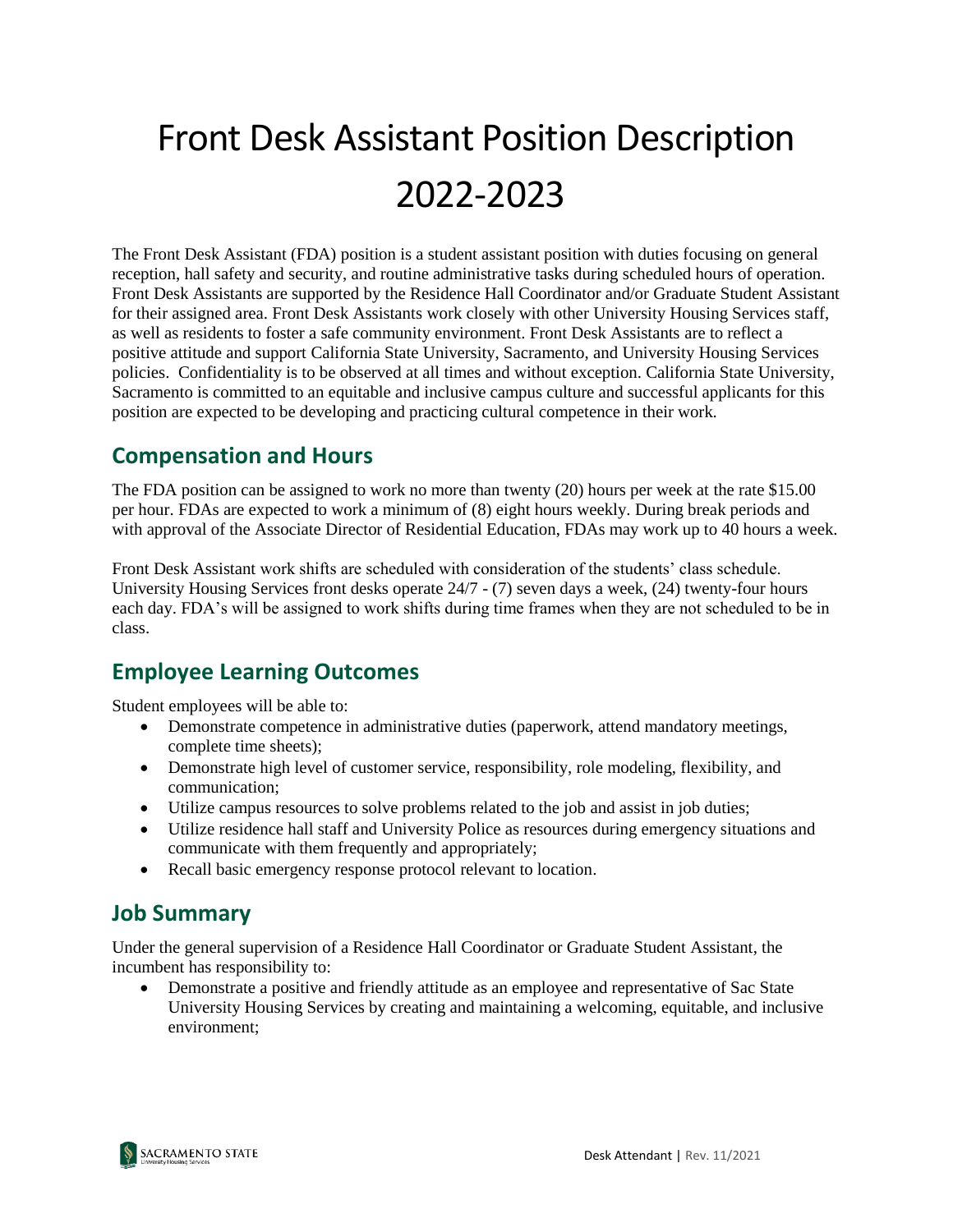- Provide excellent customer service by connecting with and greeting residents, responding to resident inquiries and/or concerns, registering visitors and guests, checking out equipment, and directing students and visitors to resources.
- Maintain safety and security of the residence halls which can have an impact on the health and safety of the halls, by verifying the identity of those entering the building, monitoring entrances and exits, and reporting odd or suspicious behavior to staff and/or University Police;
- Ensure that appropriate personnel such as the Residence Hall Coordinator or Duty Resident Advisor(s) are aware of activities, people, health and safety concerns, or any issues which may adversely impact the hall community;
- Report and assist hall staff in any emergency response according to University Housing Services protocols;
- Utilize job-related software and equipment to carry out tasks related to front desk operations and to review and update team communications (Microsoft Teams, StarRez, etc.);
- Participate in a variety of front desk communications such as answering phones, taking messages, sharing of information concerning the University and residence halls, and maintaining a communication log of observations/concerns/reminders worthy to note for the next shift or overall desk staff;
- Check in/out residents, day-time visitors, approved overnight guests, room keys, and residence hall equipment in accordance with established University Housing Services policies and procedures;
- Ensure proper use of front desk supplies and report broken or unreturned equipment to your supervisor;
- Pick up, transport, and sort mail from the Hornet Mail Center into resident mailboxes for distribution.
- Ensure that the front desk area is left in a clean, neat and orderly manner during and at the end of the shift; including but not limited to the areas of the front desk, building lobby, and mailboxes;
- Manage sensitive information and maintain confidentiality, including ensuring that only University Housing Services staff are permitted in the front desk area;
- Provide lock-out assistance to residents by checking out spare keys and access keys in accordance with established procedures.
- Serve as a role model and demonstrate good judgment and ethical behavior. This includes adhering to all laws and policies and procedures established by Sacramento State and University Housing Services.
- Maintain a professional and courteous demeanor at all times, such as being attentive, responsive, and adhering to the University Housing Services dress code policy;
- Attend required trainings and Front Desk Assistant staff meetings;
- Complete other duties as assigned.

This position works in a safe and responsible manner while not putting self or others at risk. This includes complying with applicable policies and regulations; using personal safety gear; observing warning signs; learning about potential hazards; and reporting unsafe conditions. Every Front Desk Assistant is also subject to a criminal background check.

The position is renewable each semester based on performance, departmental need, available funding, and positive academic/disciplinary standing.